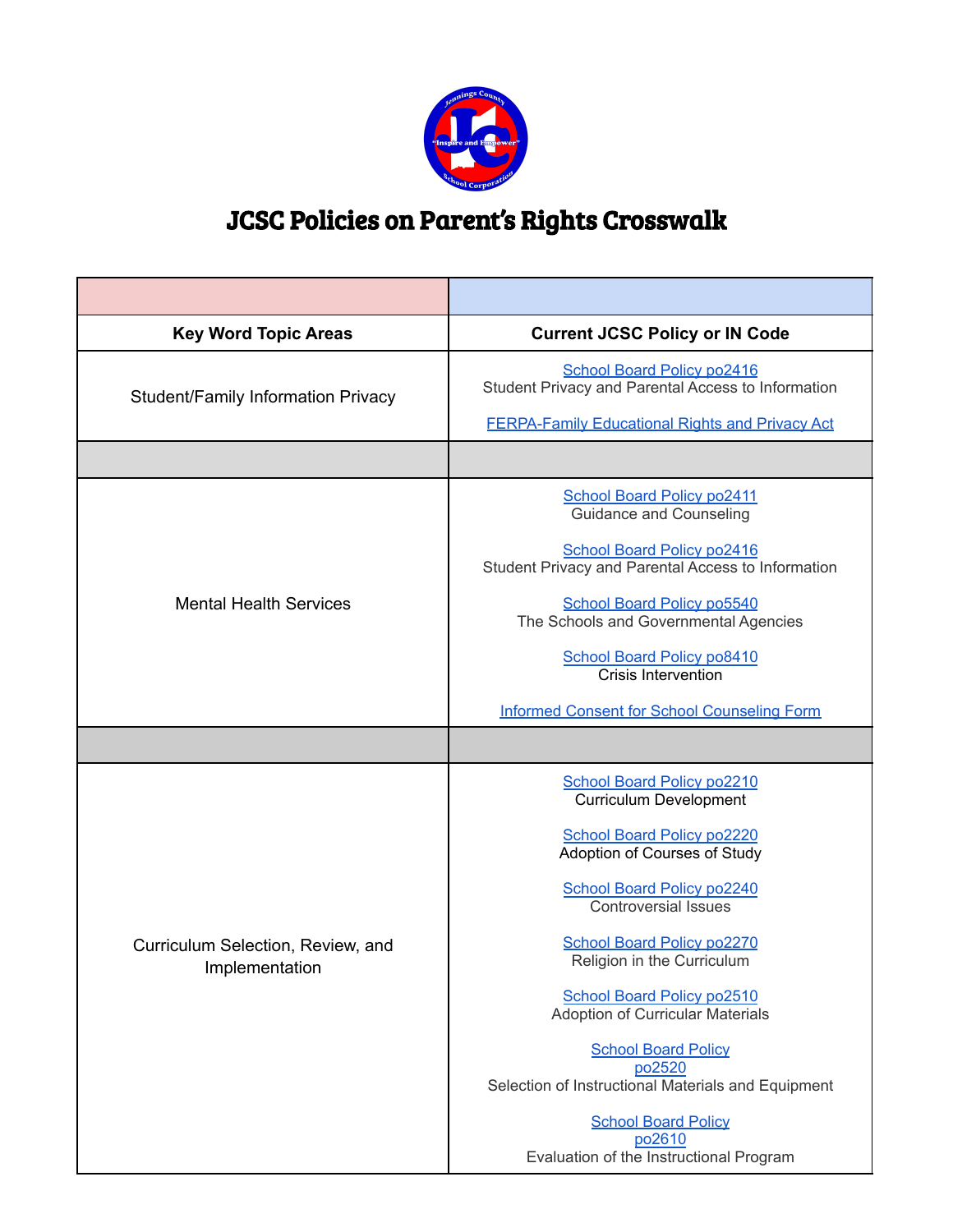| Curriculum Selection, Review, and<br>Implementation | <b>School Board Policy po3210</b><br><b>Staff Ethics</b><br><b>School Board Policy po2230</b><br><b>Course Guides</b><br><b>Visual Flowchart of JCSC curriculum policies</b><br>PO2520 Form 1<br><b>Indiana Employability Skills Poster</b><br>School Board Policy po9130:<br>Form 2- Request Review of Instructional Materials or<br><b>Course Content</b><br>Form 3- Request to Inspect Instructional Materials                                                                                                                                                                                                                                                                                                                                                                                                                  |
|-----------------------------------------------------|------------------------------------------------------------------------------------------------------------------------------------------------------------------------------------------------------------------------------------------------------------------------------------------------------------------------------------------------------------------------------------------------------------------------------------------------------------------------------------------------------------------------------------------------------------------------------------------------------------------------------------------------------------------------------------------------------------------------------------------------------------------------------------------------------------------------------------|
|                                                     |                                                                                                                                                                                                                                                                                                                                                                                                                                                                                                                                                                                                                                                                                                                                                                                                                                    |
| <b>Parent Communication and Relations</b>           | School Board Policy po2261.01<br>Parent and Family Member Participation in Title 1<br>Programs<br>School Board Policy po2261.02<br>Title1- Parents' Right to Know<br><b>School Board Policy po5420</b><br><b>Reporting Student Progress</b><br>School Board Policy po5420.01<br>Parent-Teacher Conferences<br><b>School Board Policy po5611</b><br>Due Process Rights<br><b>School Board Policy po9130</b><br><b>Public Complaints and Concerns</b><br>Form 1<br><b>School Board Policy po9140</b><br><b>Citizens' Advisory Committees</b><br><b>School Board Policy po9150</b><br><b>School Visitors</b><br><b>School Board Policy po9210</b><br><b>Parent Organizations</b><br><b>School Board Policy po9250</b><br><b>Relations with Parents</b><br><b>School Board Policy po9700</b><br>Relations With Special Interest Groups |